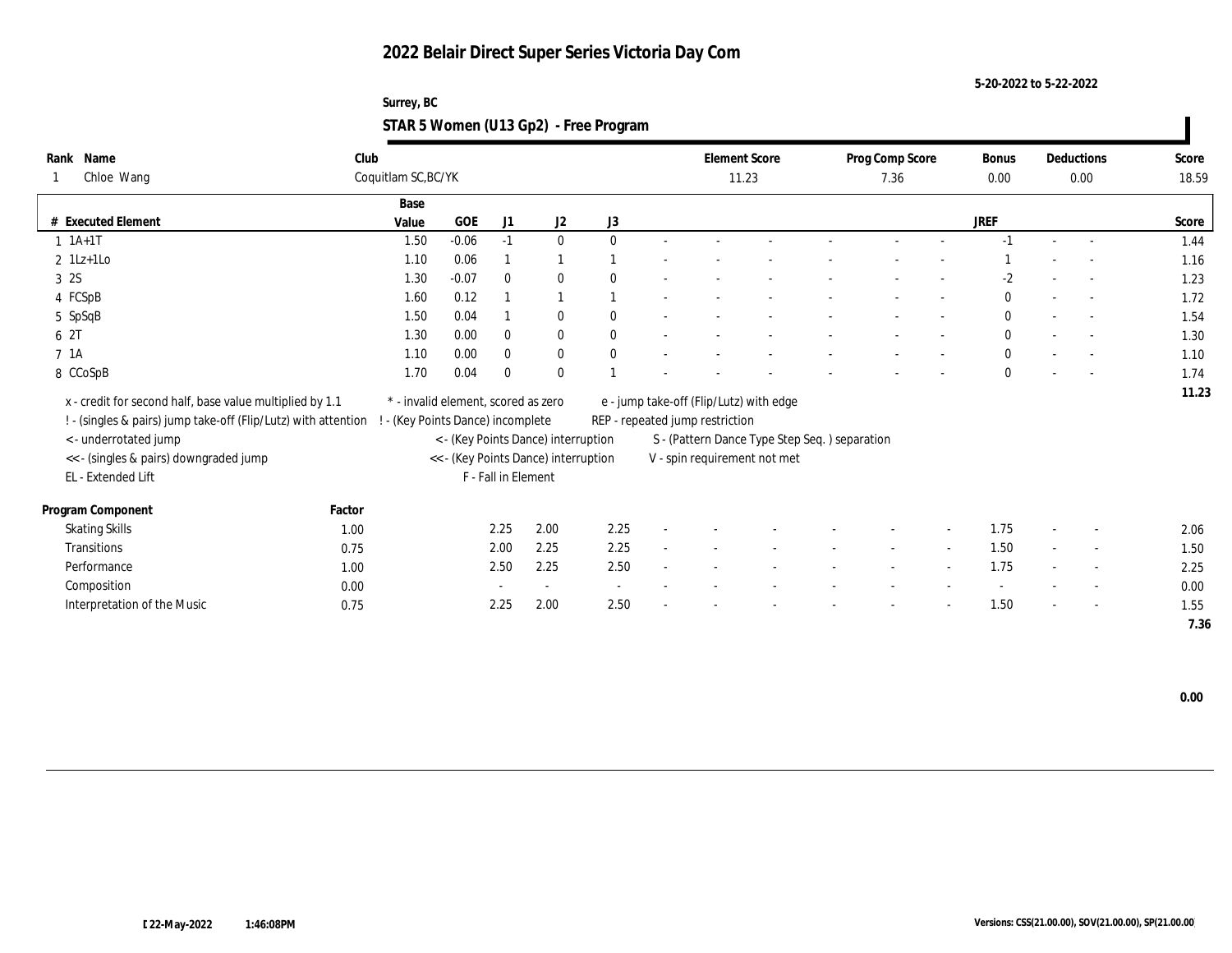**5-20-2022 to 5-22-2022**

### **Surrey, BC STAR 5 Women (U13 Gp2) - Free Program**

| Name<br>Rank                                                   | Club   |                                     |            |                     |                                      |          |        |                                 | <b>Element Score</b>                           | Prog Comp Score |        | Bonus        |        | Deductions               | Score |
|----------------------------------------------------------------|--------|-------------------------------------|------------|---------------------|--------------------------------------|----------|--------|---------------------------------|------------------------------------------------|-----------------|--------|--------------|--------|--------------------------|-------|
| Sofie Li<br>2                                                  |        | Kerrisdale FSC, BC/YK               |            |                     |                                      |          |        |                                 | 10.63                                          | 7.76            |        | 0.00         |        | 0.00                     | 18.39 |
|                                                                |        | Base                                |            |                     |                                      |          |        |                                 |                                                |                 |        |              |        |                          |       |
| # Executed Element                                             |        | Value                               | <b>GOE</b> | J1                  | J2                                   | J3       |        |                                 |                                                |                 |        | <b>JREF</b>  |        |                          | Score |
| $1 \t1A$                                                       |        | 1.10                                | $-0.11$    | $-1$                | $-1$                                 | $-1$     |        |                                 |                                                | $\sim$          |        | $-1$         | $\sim$ | $\sim$                   | 0.99  |
| 2 2T                                                           |        | 1.30                                | 0.00       | $\bf{0}$            | $\bf{0}$                             | $\theta$ |        |                                 |                                                |                 |        | $\Omega$     |        |                          | 1.30  |
| 3 2S                                                           |        | 1.30                                | $-0.13$    | $-1$                | $-1$                                 | $-1$     |        |                                 |                                                |                 |        | -1           |        |                          | 1.17  |
| 4 SSpB                                                         |        | 1.10                                | 0.00       | $\bf{0}$            | $\bf{0}$                             | $\theta$ |        |                                 |                                                |                 |        | $\mathbf{0}$ |        | $\sim$                   | 1.10  |
| $5$ 1Lz+1Lo                                                    |        | 1.10                                | 0.00       | $\bf{0}$            | $\bf{0}$                             | $\theta$ |        |                                 |                                                |                 |        | $\mathbf{0}$ |        | $\sim$                   | 1.10  |
| 6 SpSqB                                                        |        | 1.50                                | 0.15       | $\overline{2}$      | $\mathbf{0}$                         |          |        |                                 |                                                |                 |        |              |        | $\sim$                   | 1.65  |
| $7 1A+1T$                                                      |        | 1.50                                | 0.08       |                     | $\mathbf{1}$                         |          |        |                                 |                                                |                 |        | $\mathbf{0}$ |        |                          | 1.58  |
| 8 CCoSpB                                                       |        | 1.70                                | 0.04       | $\Omega$            | $\bf{0}$                             |          |        |                                 |                                                |                 |        | $\mathbf{0}$ |        |                          | 1.74  |
| x - credit for second half, base value multiplied by 1.1       |        | * - invalid element, scored as zero |            |                     |                                      |          |        |                                 | e - jump take-off (Flip/Lutz) with edge        |                 |        |              |        |                          | 10.63 |
| ! - (singles & pairs) jump take-off (Flip/Lutz) with attention |        | - (Key Points Dance) incomplete     |            |                     |                                      |          |        | REP - repeated jump restriction |                                                |                 |        |              |        |                          |       |
| < - underrotated jump                                          |        |                                     |            |                     | < - (Key Points Dance) interruption  |          |        |                                 | S - (Pattern Dance Type Step Seq. ) separation |                 |        |              |        |                          |       |
| << - (singles & pairs) downgraded jump                         |        |                                     |            |                     | << - (Key Points Dance) interruption |          |        |                                 | V - spin requirement not met                   |                 |        |              |        |                          |       |
| EL - Extended Lift                                             |        |                                     |            | F - Fall in Element |                                      |          |        |                                 |                                                |                 |        |              |        |                          |       |
|                                                                |        |                                     |            |                     |                                      |          |        |                                 |                                                |                 |        |              |        |                          |       |
| Program Component                                              | Factor |                                     |            |                     |                                      |          |        |                                 |                                                |                 |        |              |        |                          |       |
| <b>Skating Skills</b>                                          | 1.00   |                                     |            | 2.25                | 2.25                                 | 2.50     |        |                                 |                                                |                 |        | 2.00         |        | $\overline{\phantom{a}}$ | 2.25  |
| Transitions                                                    | 0.75   |                                     |            | 2.25                | 2.00                                 | 2.50     | $\sim$ |                                 |                                                | $\sim$          | $\sim$ | 1.75         | $\sim$ | $\sim$                   | 1.60  |
| Performance                                                    | 1.00   |                                     |            | 2.50                | 2.25                                 | 2.50     |        |                                 |                                                |                 | $\sim$ | 2.00         |        | $\overline{\phantom{a}}$ | 2.31  |
| Composition                                                    | 0.00   |                                     |            |                     | $\sim$                               | $\sim$   |        |                                 |                                                |                 |        |              |        | $\overline{\phantom{a}}$ | 0.00  |
| Interpretation of the Music                                    | 0.75   |                                     |            | 2.25                | 2.00                                 | 2.50     |        |                                 |                                                |                 |        | 1.75         |        | $\sim$                   | 1.60  |
|                                                                |        |                                     |            |                     |                                      |          |        |                                 |                                                |                 |        |              |        |                          | 7.76  |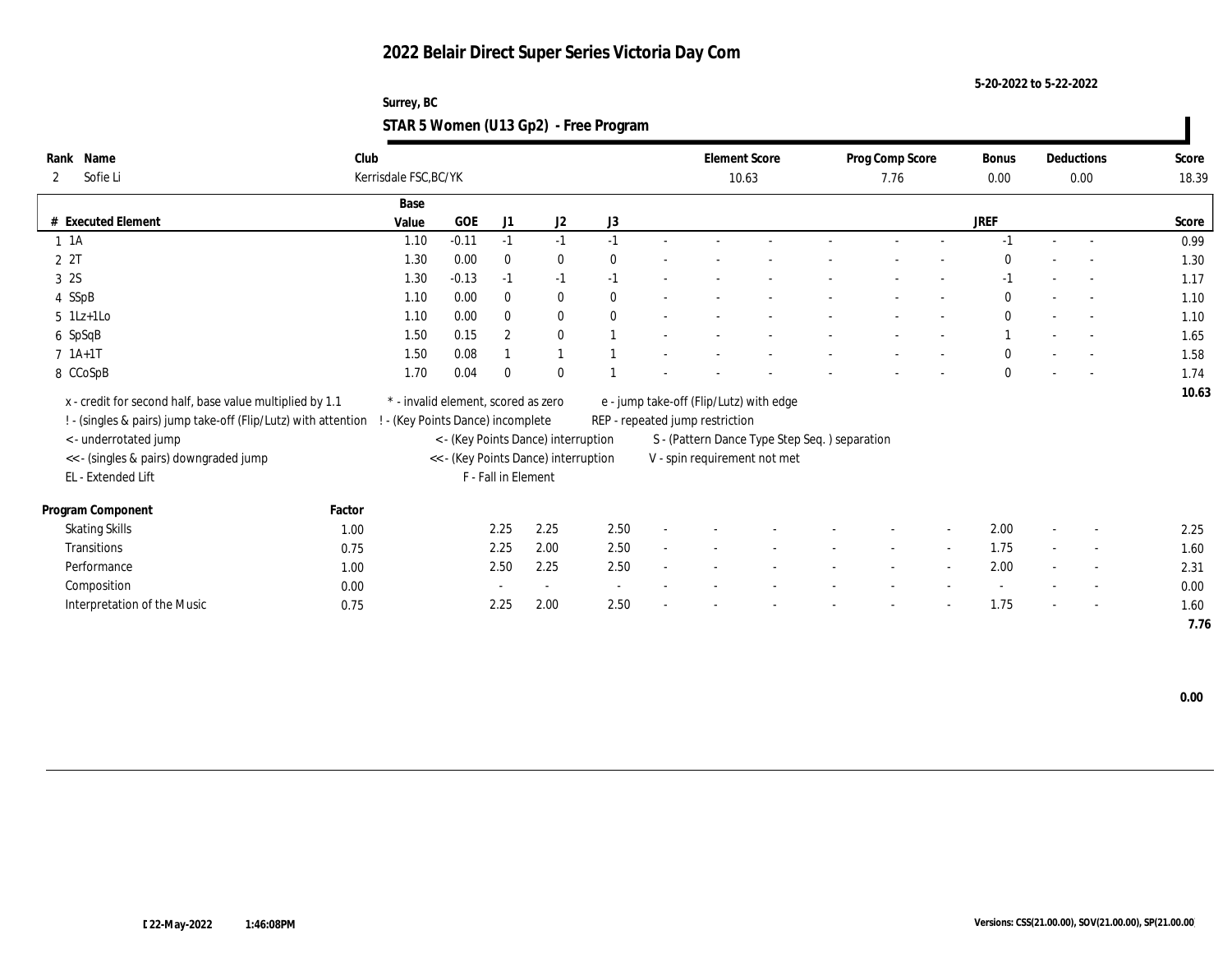**5-20-2022 to 5-22-2022**

#### **Surrey, BC STAR 5 Women (U13 Gp2) - Free Program**

| Name<br>Rank                                                   | Club                    |                                     |                                      |                  |               |                | <b>Element Score</b>            |                                               | Prog Comp Score |                          | <b>Bonus</b> | Deductions               | Score |
|----------------------------------------------------------------|-------------------------|-------------------------------------|--------------------------------------|------------------|---------------|----------------|---------------------------------|-----------------------------------------------|-----------------|--------------------------|--------------|--------------------------|-------|
| Norah Liu<br>3                                                 | Champs ISC of BC, BC/YK |                                     |                                      |                  |               |                |                                 | 9.98                                          | 7.88            |                          | $0.00\,$     | 0.20                     | 17.66 |
|                                                                |                         | Base                                |                                      |                  |               |                |                                 |                                               |                 |                          |              |                          |       |
| # Executed Element                                             |                         | Value                               | GOE                                  | J1               | $\mathrm{J}2$ | J3             |                                 |                                               |                 |                          | <b>JREF</b>  |                          | Score |
| $1$ 1A+SEQ+1T*                                                 |                         | 0.88                                | $-0.55$                              | $-5$             | $-5$          | $-5$           |                                 |                                               |                 |                          | $-5$         | $\sim$                   | 0.33  |
| 2 2T                                                           |                         | 1.30                                | 0.07                                 | $\bf{0}$         | $\mathbf{1}$  |                |                                 |                                               |                 |                          | $\Omega$     | $\sim$                   | 1.37  |
| $3$ 1Lz+1Lo                                                    |                         | 1.10                                | $-0.02$                              | $-1$             | $\bf{0}$      | $\mathbf{0}$   |                                 |                                               |                 |                          | $\mathbf{0}$ |                          | 1.08  |
| 4 2S                                                           |                         | 1.30                                | 0.00                                 | $\bf{0}$         | $\bf{0}$      | $\theta$       |                                 |                                               |                 |                          | $\mathbf{0}$ | $\overline{a}$           | 1.30  |
| 5 CCoSpB                                                       |                         | 1.70                                | 0.17                                 | $\mathbf{2}$     | $\mathbf{1}$  |                |                                 |                                               |                 |                          | $\mathbf{0}$ | $\sim$                   | 1.87  |
| 6 1A                                                           |                         | 1.10                                | 0.03                                 | $\mathbf{0}$     | $\mathbf{0}$  |                |                                 |                                               |                 |                          | $\mathbf{0}$ | $\sim$                   | 1.13  |
| 7 SpSqB                                                        |                         | 1.50                                | 0.08                                 |                  | $\mathbf{1}$  | $\mathbf{0}$   |                                 |                                               |                 |                          | $\theta$     |                          | 1.58  |
| 8 SSpB                                                         |                         | 1.10                                | 0.22                                 | $\boldsymbol{2}$ | 3             | $\overline{2}$ |                                 |                                               |                 |                          |              |                          | 1.32  |
| x - credit for second half, base value multiplied by 1.1       |                         | * - invalid element, scored as zero |                                      |                  |               |                |                                 | e - jump take-off (Flip/Lutz) with edge       |                 |                          |              |                          | 9.98  |
| ! - (singles & pairs) jump take-off (Flip/Lutz) with attention |                         | (Key Points Dance) incomplete       |                                      |                  |               |                | REP - repeated jump restriction |                                               |                 |                          |              |                          |       |
| < - underrotated jump                                          |                         |                                     | < - (Key Points Dance) interruption  |                  |               |                |                                 | S - (Pattern Dance Type Step Seq.) separation |                 |                          |              |                          |       |
| << - (singles & pairs) downgraded jump                         |                         |                                     | << - (Key Points Dance) interruption |                  |               |                |                                 | V - spin requirement not met                  |                 |                          |              |                          |       |
| EL - Extended Lift                                             |                         |                                     | F - Fall in Element                  |                  |               |                |                                 |                                               |                 |                          |              |                          |       |
|                                                                |                         |                                     |                                      |                  |               |                |                                 |                                               |                 |                          |              |                          |       |
| Program Component                                              | Factor                  |                                     |                                      |                  |               |                |                                 |                                               |                 |                          |              |                          |       |
| <b>Skating Skills</b>                                          | 1.00                    |                                     | 2.50                                 |                  | 2.25          | 2.25           |                                 |                                               |                 | $\overline{\phantom{a}}$ | 2.00         | $\overline{\phantom{a}}$ | 2.25  |
| Transitions                                                    | 0.75                    |                                     | 2.25                                 |                  | 2.50          | 2.25           |                                 |                                               |                 | $\sim$                   | 2.00         | $\sim$                   | 1.69  |
| Performance                                                    | 1.00                    |                                     | 2.25                                 |                  | 2.50          | 2.50           |                                 |                                               |                 | $\overline{\phantom{a}}$ | 1.75         | $\overline{\phantom{a}}$ | 2.25  |
| Composition                                                    | 0.00                    |                                     |                                      |                  | $\sim$        | $\sim$         |                                 |                                               |                 |                          |              | $\overline{\phantom{a}}$ | 0.00  |
| Interpretation of the Music                                    | 0.75                    |                                     | 2.25                                 |                  | 2.50          | 2.25           |                                 |                                               |                 |                          | 2.00         | $\overline{\phantom{a}}$ | 1.69  |
|                                                                |                         |                                     |                                      |                  |               |                |                                 |                                               |                 |                          |              |                          | 7.88  |

1 Fall(s) factor (0.2) **0.20**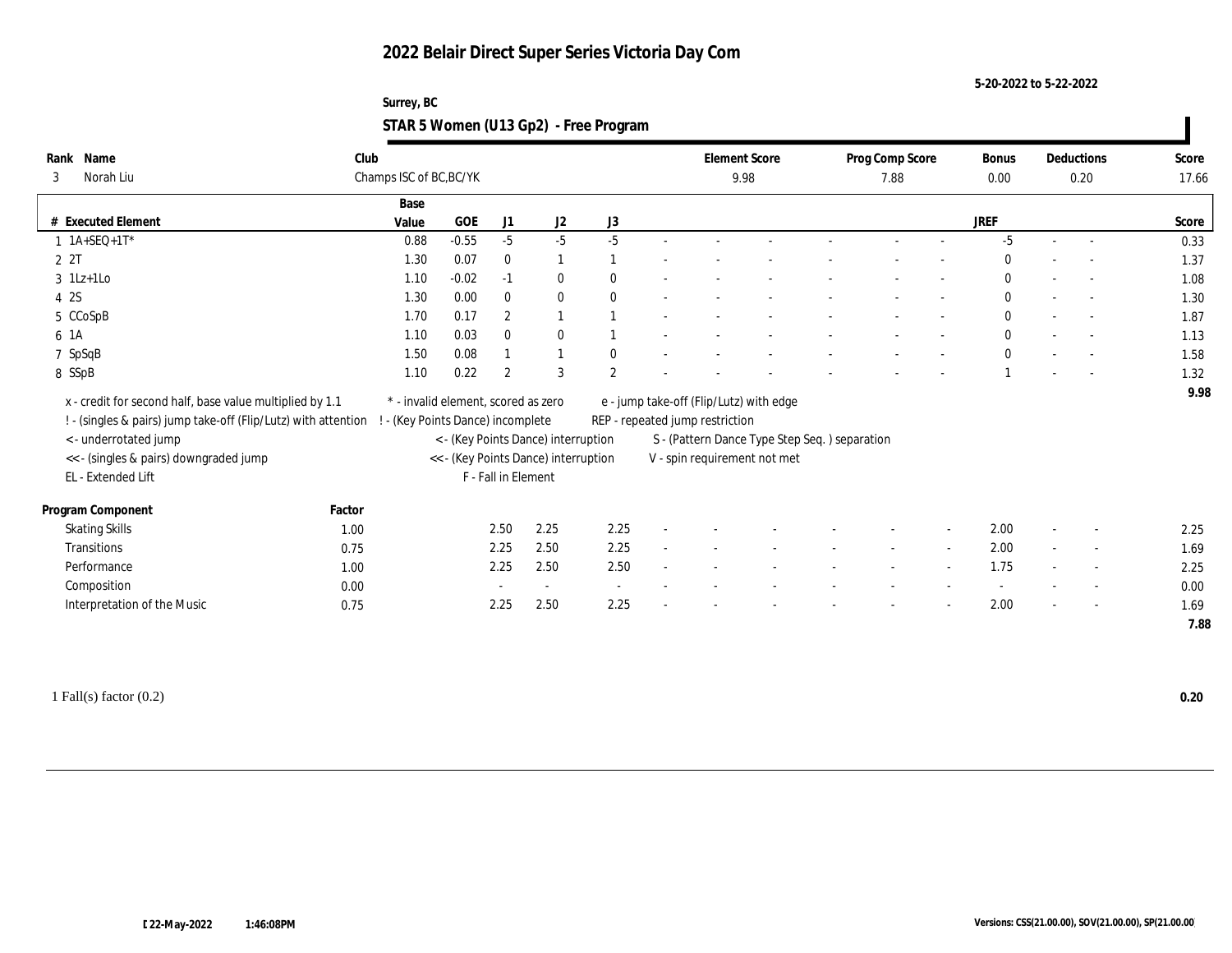**5-20-2022 to 5-22-2022**

### **Surrey, BC STAR 5 Women (U13 Gp2) - Free Program**

| Rank Name                                                      | Club   |                                     |            |                     |                                      |              |        |                                 | <b>Element Score</b>                           | Prog Comp Score |        | <b>Bonus</b> |        | Deductions               | Score |
|----------------------------------------------------------------|--------|-------------------------------------|------------|---------------------|--------------------------------------|--------------|--------|---------------------------------|------------------------------------------------|-----------------|--------|--------------|--------|--------------------------|-------|
| Crystal Quin<br>4                                              |        | Connaught SC, BC/YK                 |            |                     |                                      |              |        |                                 | 10.72                                          | 6.83            |        | 0.00         |        | 0.00                     | 17.55 |
|                                                                |        | Base                                |            |                     |                                      |              |        |                                 |                                                |                 |        |              |        |                          |       |
| # Executed Element                                             |        | Value                               | <b>GOE</b> | J1                  | J <sub>2</sub>                       | J3           |        |                                 |                                                |                 |        | <b>JREF</b>  |        |                          | Score |
| $1 1A+1T$                                                      |        | 1.50                                | 0.06       | $\bf{0}$            | $\mathbf{1}$                         |              |        |                                 |                                                |                 |        | $\Omega$     |        |                          | 1.56  |
| 2 2T                                                           |        | 1.30                                | $-0.42$    | $-1$                | $-3$                                 |              |        |                                 |                                                |                 |        | $-5$         |        |                          | 0.88  |
| 3 SpSqB                                                        |        | 1.50                                | 0.15       |                     | $\mathbf{1}$                         |              |        |                                 |                                                |                 |        |              |        |                          | 1.65  |
| 4 2S                                                           |        | 1.30                                | 0.00       | $\bf{0}$            | $\bf{0}$                             | $\theta$     |        |                                 |                                                |                 |        | $\Omega$     |        | $\sim$                   | 1.30  |
| 5 CCoSpB                                                       |        | 1.70                                | 0.26       | $\overline{2}$      | $\mathbf{2}$                         |              |        |                                 |                                                |                 |        |              |        |                          | 1.96  |
| $6$ 1Lz                                                        |        | 0.60                                | 0.00       | $\mathbf{0}$        | $\bf{0}$                             | $\theta$     |        |                                 |                                                |                 |        | $\theta$     |        |                          | 0.60  |
| $7$ 1Lo+1Lo                                                    |        | 1.00                                | 0.01       | $\mathbf{0}$        | $\mathbf{1}$                         | $\mathbf{0}$ |        |                                 |                                                |                 |        | $\mathbf{0}$ |        |                          | 1.01  |
| 8 FCSpB                                                        |        | 1.60                                | 0.16       |                     |                                      |              |        |                                 |                                                |                 |        |              |        |                          | 1.76  |
| x - credit for second half, base value multiplied by 1.1       |        | * - invalid element, scored as zero |            |                     |                                      |              |        |                                 | e - jump take-off (Flip/Lutz) with edge        |                 |        |              |        |                          | 10.72 |
| ! - (singles & pairs) jump take-off (Flip/Lutz) with attention |        | - (Key Points Dance) incomplete     |            |                     |                                      |              |        | REP - repeated jump restriction |                                                |                 |        |              |        |                          |       |
| < - underrotated jump                                          |        |                                     |            |                     | < - (Key Points Dance) interruption  |              |        |                                 | S - (Pattern Dance Type Step Seq. ) separation |                 |        |              |        |                          |       |
| << - (singles & pairs) downgraded jump                         |        |                                     |            |                     | << - (Key Points Dance) interruption |              |        |                                 | V - spin requirement not met                   |                 |        |              |        |                          |       |
| EL - Extended Lift                                             |        |                                     |            | F - Fall in Element |                                      |              |        |                                 |                                                |                 |        |              |        |                          |       |
|                                                                |        |                                     |            |                     |                                      |              |        |                                 |                                                |                 |        |              |        |                          |       |
| Program Component                                              | Factor |                                     |            |                     |                                      |              |        |                                 |                                                |                 |        |              |        |                          |       |
| <b>Skating Skills</b>                                          | 1.00   |                                     |            | 2.25                | 1.75                                 | 1.75         |        |                                 |                                                |                 |        | 1.75         |        | $\sim$                   | 1.88  |
| Transitions                                                    | 0.75   |                                     |            | 2.25                | 1.75                                 | 2.00         | $\sim$ |                                 |                                                | $\sim$          | $\sim$ | 1.50         | $\sim$ | $\sim$                   | 1.41  |
| Performance                                                    | 1.00   |                                     |            | 2.50                | 2.00                                 | 2.00         |        |                                 |                                                |                 | $\sim$ | 2.00         |        | $\overline{\phantom{a}}$ | 2.13  |
| Composition                                                    | 0.00   |                                     |            |                     | $\sim$                               |              |        |                                 |                                                |                 |        |              |        | $\overline{\phantom{a}}$ | 0.00  |
| Interpretation of the Music                                    | 0.75   |                                     |            | 2.25                | 2.00                                 | 1.75         |        |                                 |                                                |                 |        | 1.50         |        | $\overline{\phantom{a}}$ | 1.41  |
|                                                                |        |                                     |            |                     |                                      |              |        |                                 |                                                |                 |        |              |        |                          | 6.83  |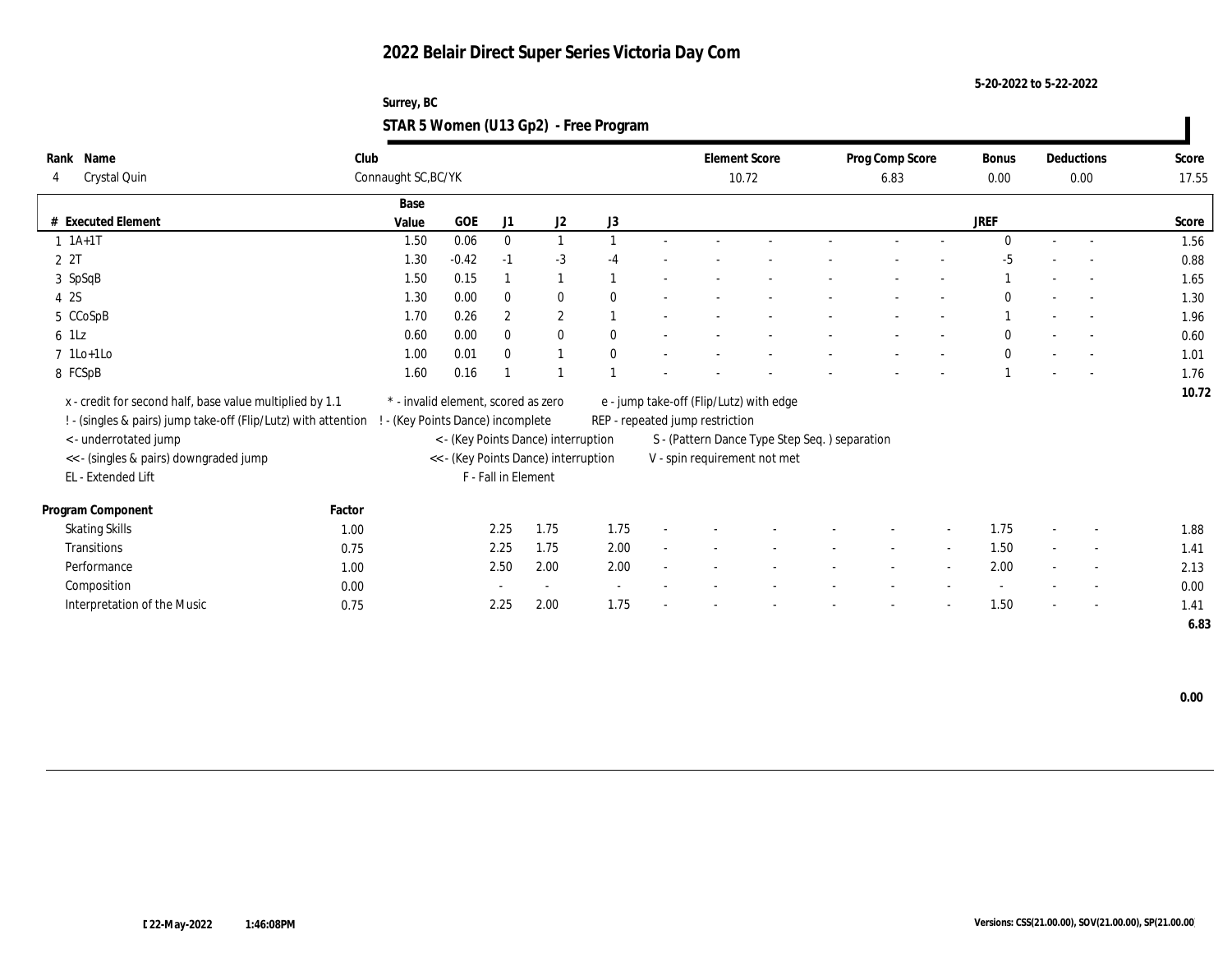**5-20-2022 to 5-22-2022**

### **Surrey, BC STAR 5 Women (U13 Gp2) - Free Program**

| Name<br>Rank                                                   | Club   |                                     |            |                     |                                      |                          |        |                                 | <b>Element Score</b>                           | Prog Comp Score |        | <b>Bonus</b> |        | Deductions               | Score |
|----------------------------------------------------------------|--------|-------------------------------------|------------|---------------------|--------------------------------------|--------------------------|--------|---------------------------------|------------------------------------------------|-----------------|--------|--------------|--------|--------------------------|-------|
| Grace Han<br>5                                                 |        | WRSSSC, BC/YK                       |            |                     |                                      |                          |        |                                 | 10.30                                          | 6.80            |        | $0.00\,$     |        | 0.00                     | 17.10 |
|                                                                |        | Base                                |            |                     |                                      |                          |        |                                 |                                                |                 |        |              |        |                          |       |
| # Executed Element                                             |        | Value                               | <b>GOE</b> | J1                  | J2                                   | J3                       |        |                                 |                                                |                 |        | <b>JREF</b>  |        |                          | Score |
| $1 \t1A+1T$                                                    |        | 1.50                                | 0.06       | $\bf{0}$            | $\mathbf{1}$                         |                          |        |                                 |                                                |                 |        | $\Omega$     | $\sim$ | $\overline{\phantom{a}}$ | 1.56  |
| 2 2S                                                           |        | 1.30                                | $-0.10$    | $\bf{0}$            | $-1$                                 | $-1$                     |        |                                 |                                                |                 |        | $-1$         |        |                          | 1.20  |
| 3 2T                                                           |        | 1.30                                | 0.00       | $\mathbf{0}$        | $\bf{0}$                             | $\mathbf{0}$             |        |                                 |                                                |                 |        | $\bf{0}$     |        | $\overline{\phantom{a}}$ | 1.30  |
| 4 FCSpB                                                        |        | 1.60                                | $-0.24$    | $-2$                | $-1$                                 | $\Omega$                 |        |                                 |                                                |                 |        | $-3$         |        | $\sim$                   | 1.36  |
| 5 SpSqB                                                        |        | 1.50                                | 0.00       |                     | $\mathbf{0}$                         |                          |        |                                 |                                                |                 |        | $-2$         |        | $\overline{\phantom{a}}$ | 1.50  |
| $6$ 1Lz+1Lo                                                    |        | 1.10                                | 0.00       | $\mathbf{0}$        | $\bf{0}$                             | $\theta$                 |        |                                 |                                                |                 |        | $\bf{0}$     |        |                          | 1.10  |
| 7 1A                                                           |        | 1.10                                | 0.00       | $\mathbf{0}$        | $\bf{0}$                             | $\mathbf{0}$             |        |                                 |                                                |                 |        | $\mathbf{0}$ |        | $\overline{\phantom{a}}$ | 1.10  |
| 8 CCoSpB (V)                                                   |        | 1.28                                | $-0.10$    | $-1$                | $\mathbf{0}$                         | $\Omega$                 |        |                                 |                                                |                 |        | $-2$         |        |                          | 1.18  |
| x - credit for second half, base value multiplied by 1.1       |        | * - invalid element, scored as zero |            |                     |                                      |                          |        |                                 | e - jump take-off (Flip/Lutz) with edge        |                 |        |              |        |                          | 10.30 |
| ! - (singles & pairs) jump take-off (Flip/Lutz) with attention |        | - (Key Points Dance) incomplete     |            |                     |                                      |                          |        | REP - repeated jump restriction |                                                |                 |        |              |        |                          |       |
| <- underrotated jump                                           |        |                                     |            |                     | < - (Key Points Dance) interruption  |                          |        |                                 | S - (Pattern Dance Type Step Seq. ) separation |                 |        |              |        |                          |       |
| << - (singles & pairs) downgraded jump                         |        |                                     |            |                     | << - (Key Points Dance) interruption |                          |        |                                 | V - spin requirement not met                   |                 |        |              |        |                          |       |
| EL - Extended Lift                                             |        |                                     |            | F - Fall in Element |                                      |                          |        |                                 |                                                |                 |        |              |        |                          |       |
|                                                                |        |                                     |            |                     |                                      |                          |        |                                 |                                                |                 |        |              |        |                          |       |
| Program Component                                              | Factor |                                     |            |                     |                                      |                          |        |                                 |                                                |                 |        |              |        |                          |       |
| <b>Skating Skills</b>                                          | 1.00   |                                     |            | 1.75                | 1.75                                 | 2.50                     |        |                                 |                                                |                 |        | 1.50         |        | $\overline{\phantom{a}}$ | 1.88  |
| Transitions                                                    | 0.75   |                                     |            | 1.75                | 1.75                                 | 2.25                     | $\sim$ |                                 |                                                | $\sim$          | $\sim$ | 1.50         | $\sim$ | $\overline{\phantom{a}}$ | 1.36  |
| Performance                                                    | 1.00   |                                     |            | 2.00                | 2.00                                 | 2.50                     |        |                                 |                                                |                 | $\sim$ | 1.75         |        | $\overline{\phantom{a}}$ | 2.06  |
| Composition                                                    | 0.00   |                                     |            |                     | $\sim$                               | $\overline{\phantom{a}}$ |        |                                 |                                                |                 |        |              |        | $\overline{\phantom{a}}$ | 0.00  |
| Interpretation of the Music                                    | 0.75   |                                     |            | 2.00                | 2.00                                 | 2.50                     |        |                                 |                                                |                 |        | 1.50         |        | $\sim$                   | 1.50  |
|                                                                |        |                                     |            |                     |                                      |                          |        |                                 |                                                |                 |        |              |        |                          | 6.80  |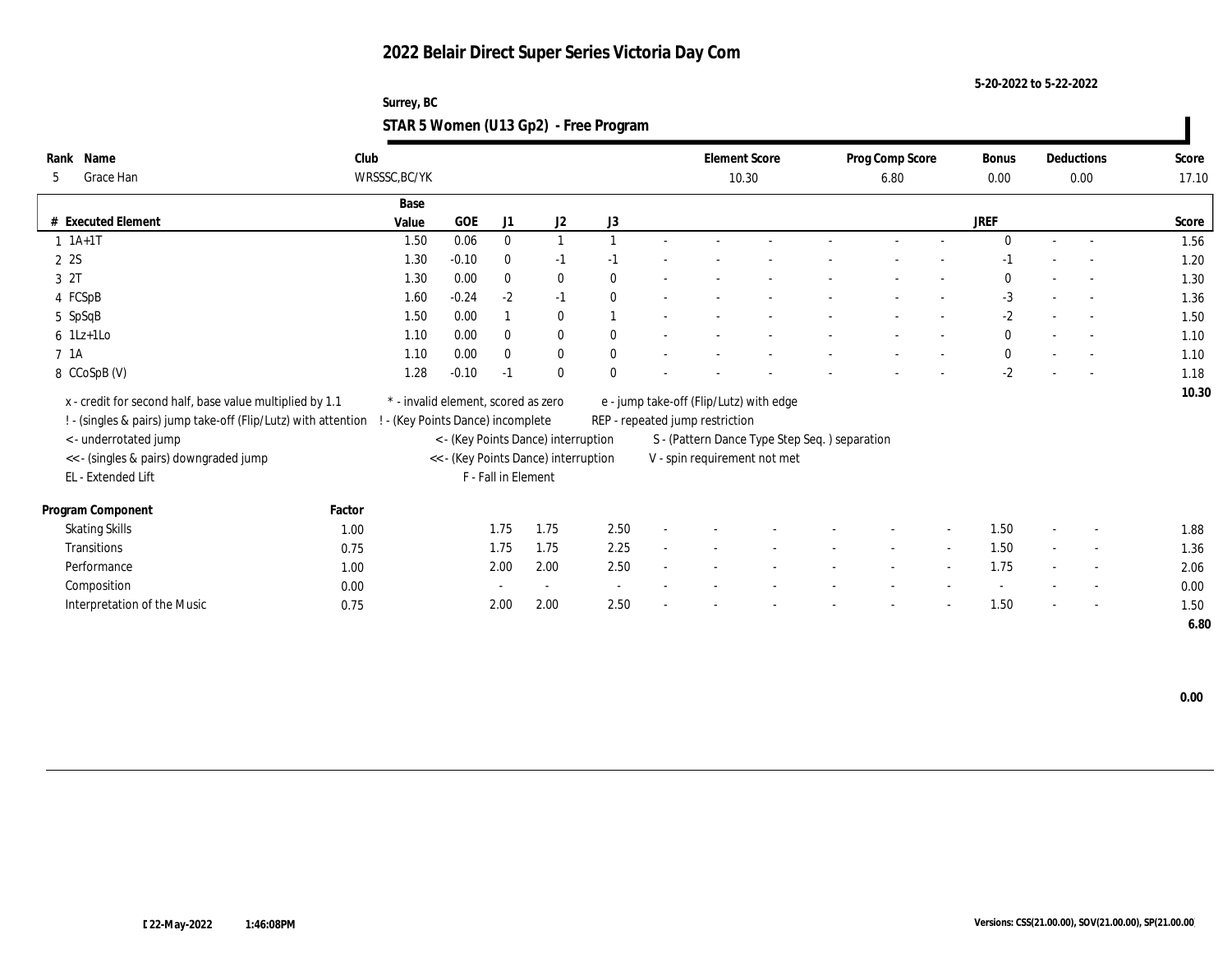**5-20-2022 to 5-22-2022**

#### **Surrey, BC STAR 5 Women (U13 Gp2) - Free Program**

| Name<br>Rank                                                                                     | Club   |                                     |         |                     |                                      |              |                                               | <b>Element Score</b> | Prog Comp Score |        | <b>Bonus</b> |        | Deductions               | Score |
|--------------------------------------------------------------------------------------------------|--------|-------------------------------------|---------|---------------------|--------------------------------------|--------------|-----------------------------------------------|----------------------|-----------------|--------|--------------|--------|--------------------------|-------|
| Evelyn Bekkema<br>6                                                                              |        | Juan De Fuca SC, BC/YK              |         |                     |                                      |              |                                               | 9.36                 | 6.83            |        | 0.00         |        | 0.00                     | 16.19 |
|                                                                                                  |        | Base                                |         |                     |                                      |              |                                               |                      |                 |        |              |        |                          |       |
| # Executed Element                                                                               |        | Value                               | GOE     | J1                  | J2                                   | J3           |                                               |                      |                 |        | <b>JREF</b>  |        |                          | Score |
| $1 \t1A+1T$                                                                                      |        | 1.50                                | 0.00    | $\bf{0}$            | $\bf{0}$                             | $\mathbf{0}$ |                                               |                      |                 |        | $\Omega$     |        |                          | 1.50  |
| $2$ 1F+1Lo                                                                                       |        | 1.00                                | 0.03    |                     | $\mathbf{1}$                         | $\mathbf{0}$ |                                               |                      |                 |        | $\Omega$     |        |                          | 1.03  |
| 3 1 A                                                                                            |        | 1.10                                | $-0.03$ | $\mathbf{0}$        | $-1$                                 | $\mathbf{0}$ |                                               |                      |                 |        | $\mathbf{0}$ |        |                          | 1.07  |
| 4 CSpB                                                                                           |        | 1.10                                | 0.03    | $\mathbf{0}$        | $\bf{0}$                             |              |                                               |                      |                 |        | $\mathbf{0}$ |        |                          | 1.13  |
| $5$ 1Lz                                                                                          |        | 0.60                                | 0.03    | $\mathbf{0}$        | $\bf{0}$                             |              |                                               |                      |                 |        |              |        | $\sim$                   | 0.63  |
| 6 SpSqB                                                                                          |        | 1.50                                | 0.08    | $\boldsymbol{2}$    | $\bf{0}$                             | $\mathbf{0}$ |                                               |                      |                 |        | $\Omega$     |        |                          | 1.58  |
| $7 \text{ } 2 \text{Lo} <$                                                                       |        | 1.36                                | $-0.51$ | $-3$                | $-4$                                 | $-3$         |                                               |                      |                 |        | $-5$         |        |                          | 0.85  |
| 8 CCoSpB                                                                                         |        | 1.70                                | $-0.13$ | $-1$                | $\mathbf{0}$                         | $-1$         |                                               |                      |                 |        | $-1$         |        |                          | 1.57  |
| x - credit for second half, base value multiplied by 1.1                                         |        | * - invalid element, scored as zero |         |                     |                                      |              | e - jump take-off (Flip/Lutz) with edge       |                      |                 |        |              |        |                          | 9.36  |
| ! - (singles & pairs) jump take-off (Flip/Lutz) with attention ! - (Key Points Dance) incomplete |        |                                     |         |                     |                                      |              | REP - repeated jump restriction               |                      |                 |        |              |        |                          |       |
| < - underrotated jump                                                                            |        |                                     |         |                     | < - (Key Points Dance) interruption  |              | S - (Pattern Dance Type Step Seq.) separation |                      |                 |        |              |        |                          |       |
| << - (singles & pairs) downgraded jump                                                           |        |                                     |         |                     | << - (Key Points Dance) interruption |              | V - spin requirement not met                  |                      |                 |        |              |        |                          |       |
| EL - Extended Lift                                                                               |        |                                     |         | F - Fall in Element |                                      |              |                                               |                      |                 |        |              |        |                          |       |
|                                                                                                  |        |                                     |         |                     |                                      |              |                                               |                      |                 |        |              |        |                          |       |
| Program Component                                                                                | Factor |                                     |         |                     |                                      |              |                                               |                      |                 |        |              |        |                          |       |
| <b>Skating Skills</b>                                                                            | 1.00   |                                     |         | 2.25                | 2.25                                 | 2.00         |                                               |                      |                 |        | 1.50         |        | $\overline{\phantom{a}}$ | 2.00  |
| <b>Transitions</b>                                                                               | 0.75   |                                     |         | 2.00                | 2.00                                 | 1.75         |                                               |                      | $\sim$          | $\sim$ | 1.25         | $\sim$ | $\sim$                   | 1.31  |
| Performance                                                                                      | 1.00   |                                     |         | 2.50                | 2.00                                 | 2.00         |                                               |                      |                 |        | 1.75         |        | $\sim$                   | 2.06  |
| Composition                                                                                      | 0.00   |                                     |         |                     | $\sim$                               | $\sim$       |                                               |                      |                 |        |              |        |                          | 0.00  |
| Interpretation of the Music                                                                      | 0.75   |                                     |         | 2.00                | 2.25                                 | 2.00         |                                               |                      |                 |        | 1.50         |        | $\sim$                   | 1.46  |
|                                                                                                  |        |                                     |         |                     |                                      |              |                                               |                      |                 |        |              |        |                          | 6.83  |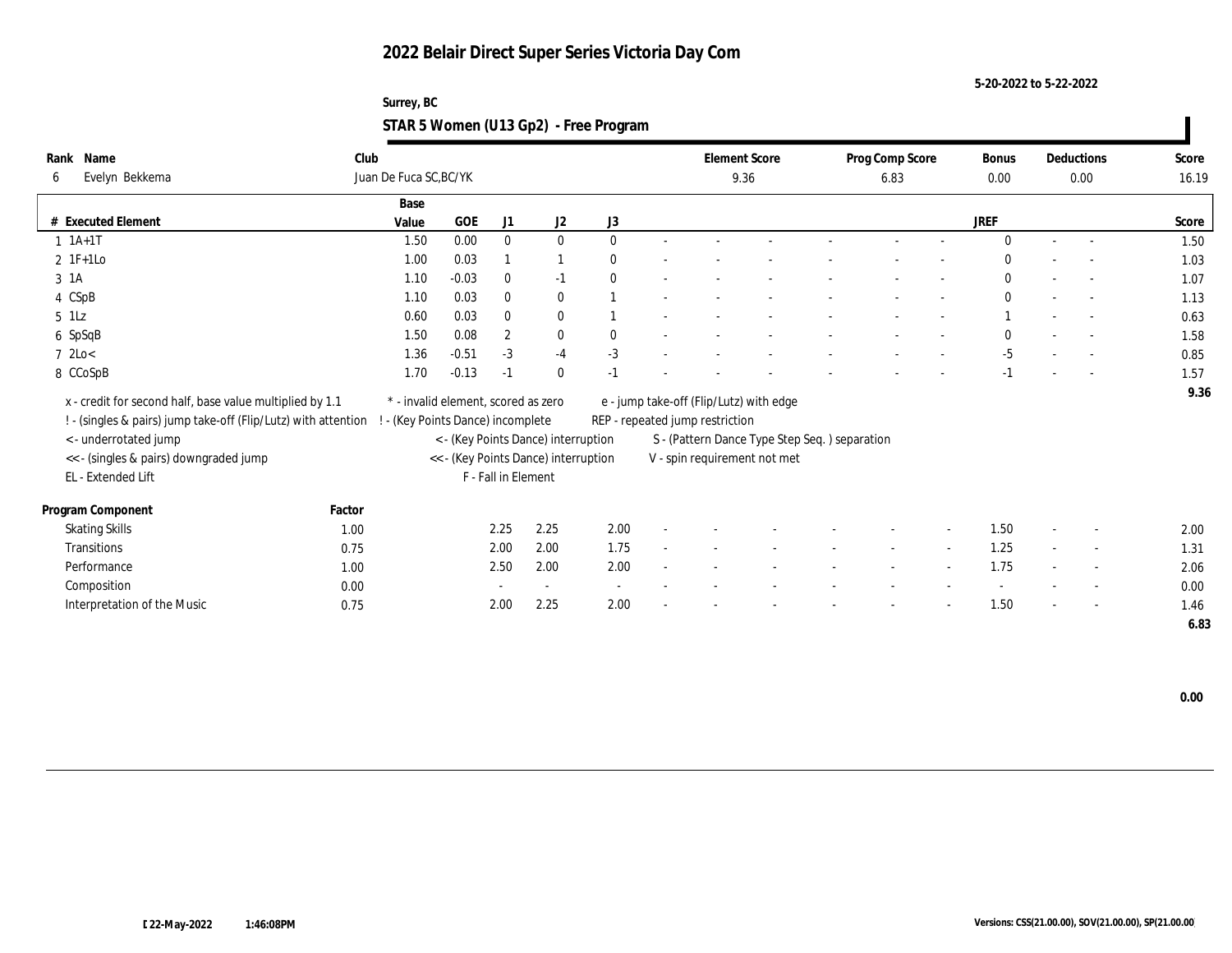**5-20-2022 to 5-22-2022**

### **Surrey, BC STAR 5 Women (U13 Gp2) - Free Program**

| Name<br>Rank                                                                                     | Club               |                                     |                     |                                      |              |        |                                 | <b>Element Score</b>                          | Prog Comp Score |        | <b>Bonus</b> |        | Deductions               | Score |
|--------------------------------------------------------------------------------------------------|--------------------|-------------------------------------|---------------------|--------------------------------------|--------------|--------|---------------------------------|-----------------------------------------------|-----------------|--------|--------------|--------|--------------------------|-------|
| Annabelle Choy                                                                                   | Burnaby FSC, BC/YK |                                     |                     |                                      |              |        |                                 | 9.11                                          | 6.73            |        | $0.00\,$     |        | 0.00                     | 15.84 |
|                                                                                                  |                    | Base                                |                     |                                      |              |        |                                 |                                               |                 |        |              |        |                          |       |
| # Executed Element                                                                               |                    | GOE<br>Value                        | J1                  | J2                                   | J3           |        |                                 |                                               |                 |        | <b>JREF</b>  |        |                          | Score |
| $1 \t1A+1T$                                                                                      |                    | 0.06<br>1.50                        |                     | $\mathbf{1}$                         | $\theta$     |        |                                 |                                               |                 |        | $\Omega$     |        |                          | 1.56  |
| $2 \text{ 2Lo} <$                                                                                |                    | 0.50<br>$-0.20$                     | $-4$                | $-4$                                 | $-4$         |        |                                 |                                               |                 |        | -4           |        |                          | 0.30  |
| $3$ 1Lz+1Lo                                                                                      |                    | 0.00<br>1.10                        | $\mathbf{0}$        | $\bf{0}$                             | $\mathbf{0}$ |        |                                 |                                               |                 |        | $\mathbf{0}$ |        |                          | 1.10  |
| 4 SpSqB                                                                                          |                    | 0.23<br>1.50                        | $\overline{2}$      | $\mathbf{2}$                         |              |        |                                 |                                               |                 |        |              |        | $\overline{a}$           | 1.73  |
| $5\;1A$                                                                                          |                    | 0.03<br>1.10                        | $\mathbf{0}$        | $\overline{1}$                       | $\theta$     |        |                                 |                                               |                 |        | $\Omega$     |        | $\sim$                   | 1.13  |
| 6 CCoSpB                                                                                         |                    | $-0.04$<br>1.70                     | $\mathbf{0}$        | $\mathbf{0}$                         | $-1$         |        |                                 |                                               |                 |        | $\mathbf{0}$ |        | $\overline{a}$           | 1.66  |
| $7\;\;1\mathrm{F}$                                                                               |                    | 0.50<br>0.03                        |                     | $\mathbf{1}$                         | $\mathbf{0}$ |        |                                 |                                               |                 |        | $\mathbf{0}$ |        |                          | 0.53  |
| 8 CSpB                                                                                           |                    | 1.10<br>0.00                        | $\mathbf{0}$        | $\mathbf{0}$                         |              |        |                                 |                                               |                 |        | $-1$         |        |                          | 1.10  |
| x - credit for second half, base value multiplied by 1.1                                         |                    | * - invalid element, scored as zero |                     |                                      |              |        |                                 | e - jump take-off (Flip/Lutz) with edge       |                 |        |              |        |                          | 9.11  |
| ! - (singles & pairs) jump take-off (Flip/Lutz) with attention ! - (Key Points Dance) incomplete |                    |                                     |                     |                                      |              |        | REP - repeated jump restriction |                                               |                 |        |              |        |                          |       |
| < - underrotated jump                                                                            |                    |                                     |                     | < - (Key Points Dance) interruption  |              |        |                                 | S - (Pattern Dance Type Step Seq.) separation |                 |        |              |        |                          |       |
| << - (singles & pairs) downgraded jump                                                           |                    |                                     |                     | << - (Key Points Dance) interruption |              |        |                                 | V - spin requirement not met                  |                 |        |              |        |                          |       |
| EL - Extended Lift                                                                               |                    |                                     | F - Fall in Element |                                      |              |        |                                 |                                               |                 |        |              |        |                          |       |
|                                                                                                  |                    |                                     |                     |                                      |              |        |                                 |                                               |                 |        |              |        |                          |       |
| Program Component                                                                                | Factor             |                                     |                     |                                      |              |        |                                 |                                               |                 |        |              |        |                          |       |
| <b>Skating Skills</b>                                                                            | 1.00               |                                     | 2.00                | 2.50                                 | 2.25         |        |                                 |                                               |                 |        | 1.50         |        | $\overline{\phantom{a}}$ | 2.06  |
| <b>Transitions</b>                                                                               | 0.75               |                                     | 1.75                | 2.25                                 | 2.00         | $\sim$ |                                 |                                               | $\sim$          | $\sim$ | 1.25         | $\sim$ | $\sim$                   | 1.36  |
| Performance                                                                                      | 1.00               |                                     | 2.00                | 2.50                                 | 2.00         |        |                                 |                                               |                 |        | 1.50         |        | $\sim$                   | 2.00  |
| Composition                                                                                      | 0.00               |                                     |                     | $\sim$                               |              |        |                                 |                                               |                 |        |              |        | $\overline{\phantom{a}}$ | 0.00  |
| Interpretation of the Music                                                                      | 0.75               |                                     | 1.75                | 2.00                                 | 2.00         |        |                                 |                                               |                 |        | 1.25         |        | $\sim$                   | 1.31  |
|                                                                                                  |                    |                                     |                     |                                      |              |        |                                 |                                               |                 |        |              |        |                          | 6.73  |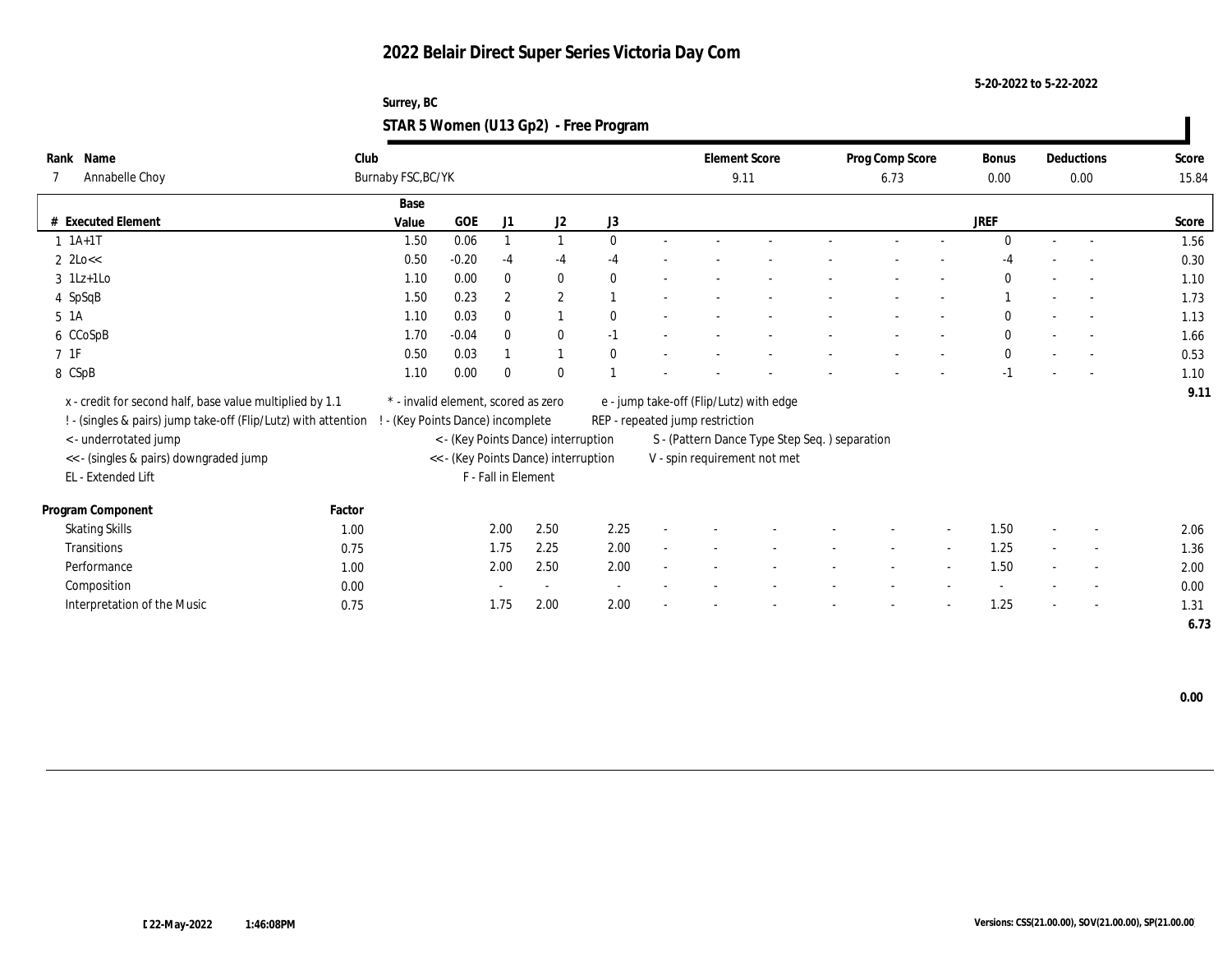**5-20-2022 to 5-22-2022**

| Surrey, BC                            |  |
|---------------------------------------|--|
| STAR 5 Women (U13 Gp2) - Free Program |  |

| Rank Name                                                      | Club   |                                     |            |                     |                                      |              |                                 | <b>Element Score</b>                           | Prog Comp Score |        | Bonus        |        | Deductions               | Score |
|----------------------------------------------------------------|--------|-------------------------------------|------------|---------------------|--------------------------------------|--------------|---------------------------------|------------------------------------------------|-----------------|--------|--------------|--------|--------------------------|-------|
| Samantha Yun<br>8                                              |        | Killarney FSC, BC/YK                |            |                     |                                      |              |                                 | 8.85                                           | 6.91            |        | 0.00         |        | 0.00                     | 15.76 |
|                                                                |        | Base                                |            |                     |                                      |              |                                 |                                                |                 |        |              |        |                          |       |
| # Executed Element                                             |        | Value                               | <b>GOE</b> | J1                  | J2                                   | J3           |                                 |                                                |                 |        | <b>JREF</b>  |        |                          | Score |
| $1$ 1Lz+1Lo                                                    |        | 1.10                                | 0.00       | $\bf{0}$            | $\bf{0}$                             | $\mathbf{0}$ |                                 |                                                |                 |        | $\Omega$     | $\sim$ | $\sim$                   | 1.10  |
| $2 \; 1A+1T$                                                   |        | 1.50                                | 0.06       | $\mathbf{0}$        | 1                                    |              |                                 |                                                |                 |        | $\mathbf{0}$ |        | $\overline{\phantom{a}}$ | 1.56  |
| 32Tq                                                           |        | 1.30                                | $-0.36$    | $-2$                | $-3$                                 | $-3$         |                                 |                                                |                 |        | $-3$         |        | $\overline{\phantom{a}}$ | 0.94  |
| 4 SSpB                                                         |        | 1.10                                | 0.08       | $\mathbf{0}$        | $\mathbf{1}$                         |              |                                 |                                                |                 |        |              |        | $\sim$                   | 1.18  |
| 5 SpSqB                                                        |        | 1.50                                | 0.11       |                     |                                      |              |                                 |                                                |                 |        | $\Omega$     |        | $\sim$                   | 1.61  |
| 6 2S                                                           |        | 1.30                                | 0.00       | $\mathbf{0}$        | $\bf{0}$                             | $\mathbf{0}$ |                                 |                                                |                 |        | $\mathbf{0}$ |        | $\overline{\phantom{a}}$ | 1.30  |
| 7 <sub>1A</sub>                                                |        | 1.10                                | 0.06       |                     | $\mathbf{1}$                         | $\mathbf{0}$ |                                 |                                                |                 |        | $\mathbf{0}$ |        | $\overline{\phantom{a}}$ | 1.16  |
| 8 CCoSp                                                        |        | 0.00                                |            |                     |                                      |              |                                 |                                                |                 |        |              |        |                          | 0.00  |
| x - credit for second half, base value multiplied by 1.1       |        | * - invalid element, scored as zero |            |                     |                                      |              |                                 | e - jump take-off (Flip/Lutz) with edge        |                 |        |              |        |                          | 8.85  |
| ! - (singles & pairs) jump take-off (Flip/Lutz) with attention |        | (Key Points Dance) incomplete       |            |                     |                                      |              | REP - repeated jump restriction |                                                |                 |        |              |        |                          |       |
| <- underrotated jump                                           |        |                                     |            |                     | < - (Key Points Dance) interruption  |              |                                 | S - (Pattern Dance Type Step Seq. ) separation |                 |        |              |        |                          |       |
| << - (singles & pairs) downgraded jump                         |        |                                     |            |                     | << - (Key Points Dance) interruption |              |                                 | V - spin requirement not met                   |                 |        |              |        |                          |       |
| EL - Extended Lift                                             |        |                                     |            | F - Fall in Element |                                      |              |                                 |                                                |                 |        |              |        |                          |       |
|                                                                |        |                                     |            |                     |                                      |              |                                 |                                                |                 |        |              |        |                          |       |
| Program Component                                              | Factor |                                     |            |                     |                                      |              |                                 |                                                |                 |        |              |        |                          |       |
| <b>Skating Skills</b>                                          | 1.00   |                                     |            | 2.00                | 2.25                                 | 2.00         |                                 |                                                |                 |        | 2.00         |        |                          | 2.06  |
| Transitions                                                    | 0.75   |                                     |            | 1.75                | 2.00                                 | 1.75         |                                 |                                                |                 | $\sim$ | 1.50         |        | $\sim$                   | 1.31  |
| Performance                                                    | 1.00   |                                     |            | 2.25                | 2.25                                 | 2.25         |                                 |                                                |                 |        | 1.75         |        | $\overline{\phantom{a}}$ | 2.13  |
| Composition                                                    | 0.00   |                                     |            |                     |                                      | $\sim$       |                                 |                                                |                 |        |              |        | $\overline{\phantom{a}}$ | 0.00  |
| Interpretation of the Music                                    | 0.75   |                                     |            | 2.00                | 2.00                                 | 2.25         |                                 |                                                |                 |        | 1.25         |        | $\overline{\phantom{a}}$ | 1.41  |
|                                                                |        |                                     |            |                     |                                      |              |                                 |                                                |                 |        |              |        |                          | 6.91  |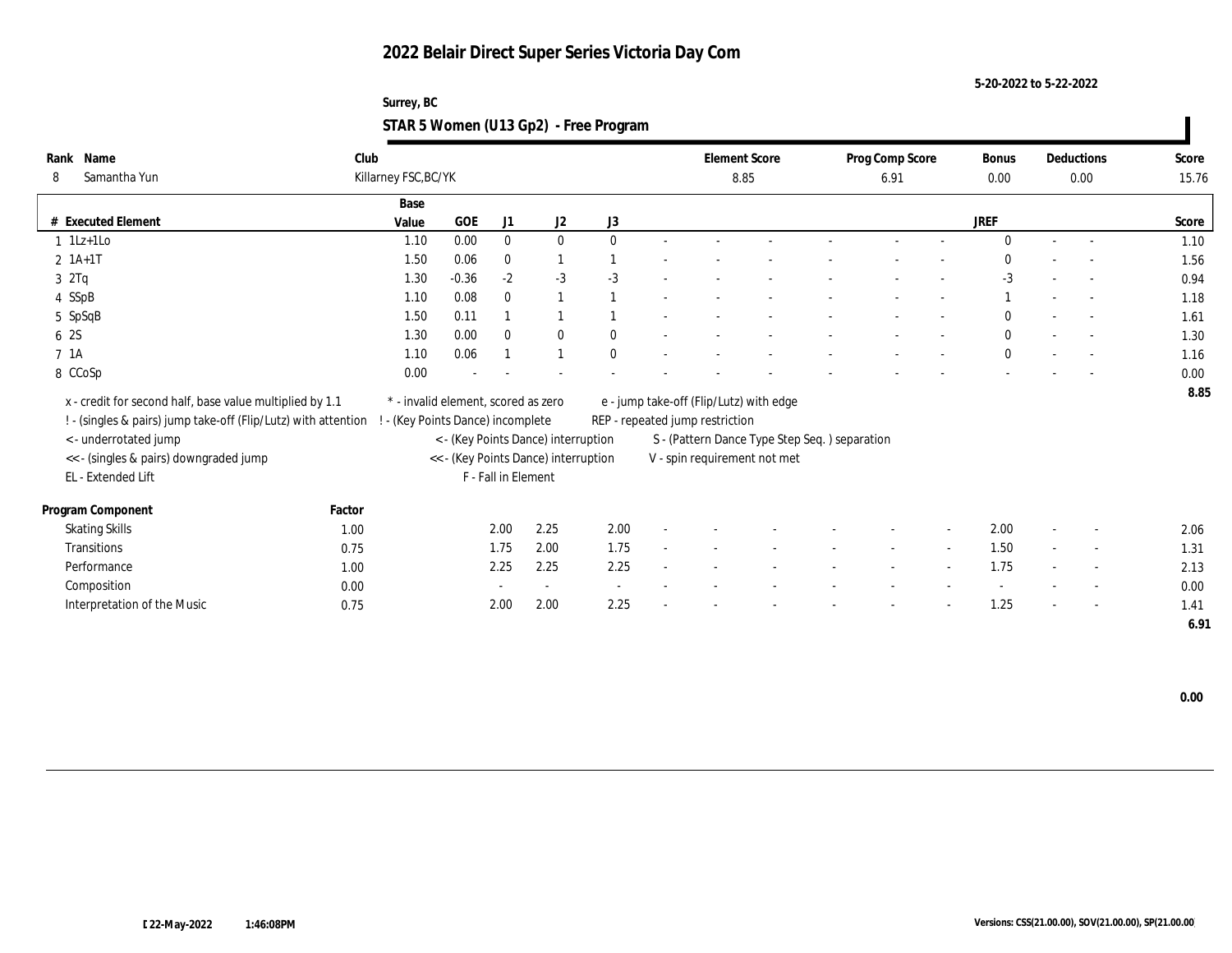**5-20-2022 to 5-22-2022**

#### **Surrey, BC STAR 5 Women (U13 Gp2) - Free Program**

| Name<br>Rank          |                                                                | Club                              |                                     |                     |                                      |              |                                 | <b>Element Score</b>                           | Prog Comp Score |        | Bonus        |        | Deductions               | Score |
|-----------------------|----------------------------------------------------------------|-----------------------------------|-------------------------------------|---------------------|--------------------------------------|--------------|---------------------------------|------------------------------------------------|-----------------|--------|--------------|--------|--------------------------|-------|
| 9                     | Hafsa Akiyama                                                  | Killarney FSC, BC/YK              |                                     |                     |                                      |              |                                 | 9.16                                           | 6.73            |        | 0.00         |        | 0.20                     | 15.69 |
|                       |                                                                | Base                              |                                     |                     |                                      |              |                                 |                                                |                 |        |              |        |                          |       |
| # Executed Element    |                                                                | Value                             | <b>GOE</b>                          | J1                  | $\mathrm{J}2$                        | J3           |                                 |                                                |                 |        | <b>JREF</b>  |        |                          | Score |
| 12T                   |                                                                | 1.30                              | $-0.10$                             | $\mathbf{0}$        | $-1$                                 | $-1$         |                                 |                                                |                 |        | $-1$         | $\sim$ | $\overline{\phantom{a}}$ | 1.20  |
| 2 2S                  |                                                                | 1.30                              | $-0.65$                             | $-5$                | $-5$                                 | $-5$         |                                 |                                                |                 |        | $-5$         |        |                          | 0.65  |
| $3$ 1Lz+1Lo           |                                                                | 1.10                              | 0.00                                | $\mathbf{0}$        | $\bf{0}$                             | $\mathbf{0}$ |                                 |                                                |                 |        | $\Omega$     |        |                          | 1.10  |
| 4 SSpB                |                                                                | 1.10                              | 0.08                                |                     |                                      |              |                                 |                                                |                 |        | $\mathbf{0}$ |        | $\sim$                   | 1.18  |
| 5 1A                  |                                                                | 1.10                              | $-0.17$                             | $-1$                | $-1$                                 | $-2$         |                                 |                                                |                 |        | $-2$         |        | $\sim$                   | 0.93  |
| 6 SpSqB               |                                                                | 1.50                              | $-0.15$                             | $\bf{0}$            | $-1$                                 | $\mathbf{0}$ |                                 |                                                |                 |        | $-3$         |        |                          | 1.35  |
| $7 1A+1T$             |                                                                | 1.50                              | 0.00                                | $\mathbf{0}$        | $\bf{0}$                             | $\mathbf{0}$ |                                 |                                                |                 |        | $\mathbf{0}$ |        |                          | 1.50  |
| 8 CCoSpB (V)          |                                                                | 1.28                              | $-0.03$                             | $-1$                | $\mathbf{0}$                         | $\theta$     |                                 |                                                |                 |        | $\mathbf{0}$ |        |                          | 1.25  |
|                       | x - credit for second half, base value multiplied by 1.1       |                                   | * - invalid element, scored as zero |                     |                                      |              |                                 | e - jump take-off (Flip/Lutz) with edge        |                 |        |              |        |                          | 9.16  |
|                       | ! - (singles & pairs) jump take-off (Flip/Lutz) with attention | ! - (Key Points Dance) incomplete |                                     |                     |                                      |              | REP - repeated jump restriction |                                                |                 |        |              |        |                          |       |
|                       | < - underrotated jump                                          |                                   |                                     |                     | < - (Key Points Dance) interruption  |              |                                 | S - (Pattern Dance Type Step Seq. ) separation |                 |        |              |        |                          |       |
|                       | << - (singles & pairs) downgraded jump                         |                                   |                                     |                     | << - (Key Points Dance) interruption |              |                                 | V - spin requirement not met                   |                 |        |              |        |                          |       |
| EL - Extended Lift    |                                                                |                                   |                                     | F - Fall in Element |                                      |              |                                 |                                                |                 |        |              |        |                          |       |
|                       |                                                                |                                   |                                     |                     |                                      |              |                                 |                                                |                 |        |              |        |                          |       |
| Program Component     |                                                                | Factor                            |                                     |                     |                                      |              |                                 |                                                |                 |        |              |        |                          |       |
| <b>Skating Skills</b> |                                                                | 1.00                              |                                     | 2.25                | 2.25                                 | 2.00         |                                 |                                                |                 |        | 1.50         |        |                          | 2.00  |
| Transitions           |                                                                | 0.75                              |                                     | 2.00                | 1.75                                 | 1.75         |                                 |                                                |                 | $\sim$ | 1.50         |        | $\overline{\phantom{a}}$ | 1.31  |
| Performance           |                                                                | 1.00                              |                                     | 2.25                | 2.00                                 | 2.25         |                                 |                                                |                 |        | 1.75         |        |                          | 2.06  |
| Composition           |                                                                | 0.00                              |                                     |                     | $\sim$                               | $\sim$       |                                 |                                                |                 |        |              |        | $\sim$                   | 0.00  |
|                       | Interpretation of the Music                                    | 0.75                              |                                     | 2.25                | 1.75                                 | 2.00         |                                 |                                                |                 |        | 1.25         |        | $\overline{\phantom{a}}$ | 1.36  |
|                       |                                                                |                                   |                                     |                     |                                      |              |                                 |                                                |                 |        |              |        |                          | 6.73  |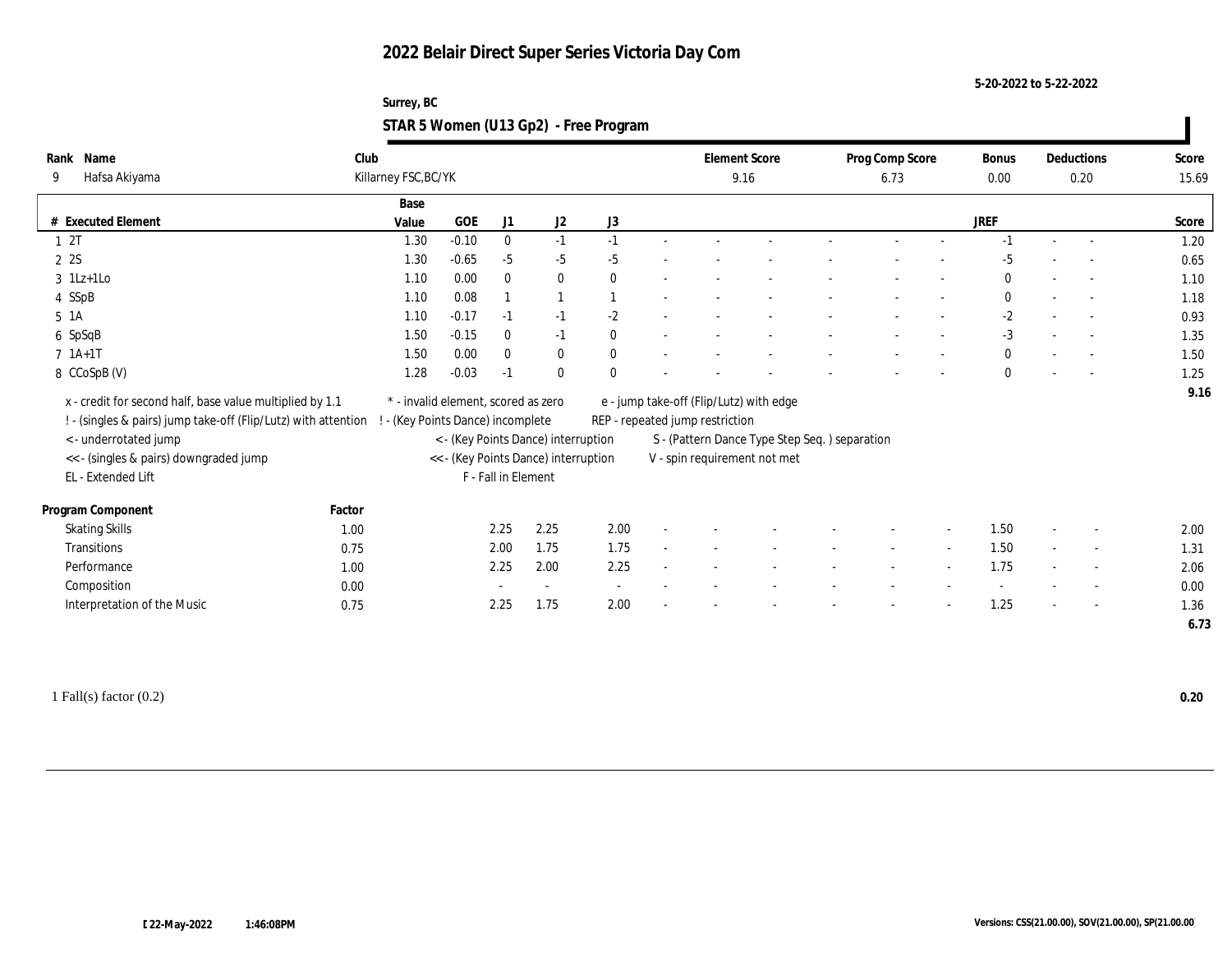**5-20-2022 to 5-22-2022**

#### **Surrey, BC STAR 5 Women (U13 Gp2) - Free Program**

| Name<br>Rank                                                   | Club   |                                     |            |                     |                                      |              |                                 | <b>Element Score</b>                           | Prog Comp Score | Bonus        |                          | Deductions               | Score |
|----------------------------------------------------------------|--------|-------------------------------------|------------|---------------------|--------------------------------------|--------------|---------------------------------|------------------------------------------------|-----------------|--------------|--------------------------|--------------------------|-------|
| Audrina Kenworthy<br>10                                        |        | Juan De Fuca SC, BC/YK              |            |                     |                                      |              |                                 | 7.10                                           | 7.00            | 0.00         |                          | 0.20                     | 13.90 |
|                                                                |        | Base                                |            |                     |                                      |              |                                 |                                                |                 |              |                          |                          |       |
| # Executed Element                                             |        | Value                               | <b>GOE</b> | J1                  | J <sub>2</sub>                       | J3           |                                 |                                                |                 | <b>JREF</b>  |                          |                          | Score |
| $1 \t1A$                                                       |        | 1.10                                | 0.00       | $\bf{0}$            | $\mathbf{0}$                         | $\Omega$     |                                 |                                                |                 | $\Omega$     | $\sim$                   | $\sim$                   | 1.10  |
| $2$ 1F                                                         |        | 0.50                                | 0.04       |                     |                                      | $\mathbf{0}$ |                                 |                                                |                 |              |                          |                          | 0.54  |
| 3 SpSqB                                                        |        | 1.50                                | 0.15       | $\overline{2}$      |                                      |              |                                 |                                                |                 | $\theta$     |                          |                          | 1.65  |
| $4$ 1A+SEQ+1T*                                                 |        | 0.88                                | $-0.55$    | $-5$                | $-5$                                 | $-5$         |                                 |                                                |                 | $-5$         |                          | $\sim$                   | 0.33  |
| 5 CCoSpB (V)                                                   |        | 1.28                                | $-0.16$    | $-1$                | $-1$                                 | $-1$         |                                 |                                                |                 | $-2$         |                          | $\sim$                   | 1.12  |
| $6 \, 25 <$                                                    |        | 0.40                                | $-0.18$    | $-4$                | $-4$                                 | $-5$         |                                 |                                                |                 | $-5$         |                          |                          | 0.22  |
| $7$ 1Lz+1Lo                                                    |        | 1.10                                | 0.00       | $\mathbf{0}$        | $\bf{0}$                             | $\mathbf{0}$ |                                 |                                                |                 | $\mathbf{0}$ |                          |                          | 1.10  |
| 8 CSpB                                                         |        | 1.10                                | $-0.06$    | $\mathbf{0}$        | $\mathbf{0}$                         | $\mathbf{0}$ |                                 |                                                |                 | $-2$         |                          |                          | 1.04  |
| x - credit for second half, base value multiplied by 1.1       |        | * - invalid element, scored as zero |            |                     |                                      |              |                                 | e - jump take-off (Flip/Lutz) with edge        |                 |              |                          |                          | 7.10  |
| ! - (singles & pairs) jump take-off (Flip/Lutz) with attention |        | - (Key Points Dance) incomplete     |            |                     |                                      |              | REP - repeated jump restriction |                                                |                 |              |                          |                          |       |
| < - underrotated jump                                          |        |                                     |            |                     | < - (Key Points Dance) interruption  |              |                                 | S - (Pattern Dance Type Step Seq. ) separation |                 |              |                          |                          |       |
| << - (singles & pairs) downgraded jump                         |        |                                     |            |                     | << - (Key Points Dance) interruption |              |                                 | V - spin requirement not met                   |                 |              |                          |                          |       |
| EL - Extended Lift                                             |        |                                     |            | F - Fall in Element |                                      |              |                                 |                                                |                 |              |                          |                          |       |
|                                                                |        |                                     |            |                     |                                      |              |                                 |                                                |                 |              |                          |                          |       |
| Program Component                                              | Factor |                                     |            |                     |                                      |              |                                 |                                                |                 |              |                          |                          |       |
| <b>Skating Skills</b>                                          | 1.00   |                                     |            | 2.25                | 1.75                                 | 2.00         |                                 |                                                |                 | 1.50         |                          | $\overline{\phantom{a}}$ | 1.88  |
| Transitions                                                    | 0.75   |                                     |            | 2.25                | 2.00                                 | 2.25         |                                 |                                                |                 | 1.25         |                          | $\overline{\phantom{a}}$ | 1.46  |
| Performance                                                    | 1.00   |                                     |            | 2.25                | 2.00                                 | 2.25         |                                 |                                                |                 | 1.75         |                          | $\sim$                   | 2.06  |
| Composition                                                    | 0.00   |                                     |            |                     | $\sim$                               | $\sim$       |                                 |                                                |                 |              |                          | $\overline{\phantom{a}}$ | 0.00  |
| Interpretation of the Music                                    | 0.75   |                                     |            | 2.50                | 2.25                                 | 2.25         |                                 |                                                |                 | 1.50         | $\overline{\phantom{a}}$ | $\overline{\phantom{a}}$ | 1.60  |
|                                                                |        |                                     |            |                     |                                      |              |                                 |                                                |                 |              |                          |                          | 7.00  |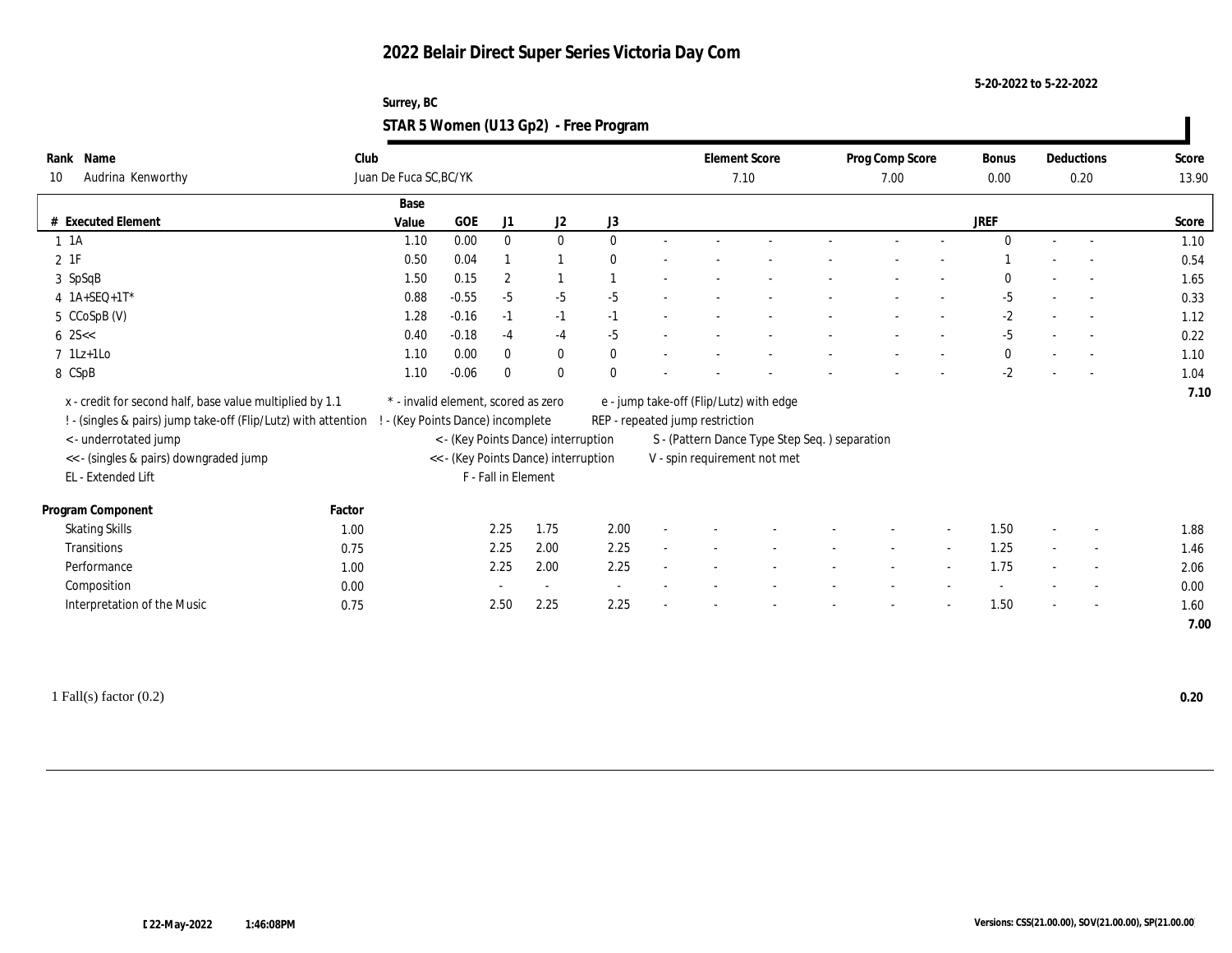**5-20-2022 to 5-22-2022**

#### **Surrey, BC STAR 5 Women (U13 Gp2) - Free Program**

| Name<br>Rank                                                   | Club   |                                     |            |                     |                                      |                          |                                 | <b>Element Score</b>                           | Prog Comp Score | Bonus       |                          | Deductions               | Score |
|----------------------------------------------------------------|--------|-------------------------------------|------------|---------------------|--------------------------------------|--------------------------|---------------------------------|------------------------------------------------|-----------------|-------------|--------------------------|--------------------------|-------|
| Jayda Moak<br>11                                               |        | Juan De Fuca SC, BC/YK              |            |                     |                                      |                          |                                 | 7.20                                           | 6.78            | 0.00        |                          | 0.40                     | 13.58 |
|                                                                |        | Base                                |            |                     |                                      |                          |                                 |                                                |                 |             |                          |                          |       |
| # Executed Element                                             |        | Value                               | <b>GOE</b> | J1                  | J <sub>2</sub>                       | J3                       |                                 |                                                |                 | <b>JREF</b> |                          |                          | Score |
| $1 \t1F$                                                       |        | 0.50                                | 0.01       | $\mathbf{1}$        | $\mathbf{0}$                         | $\mathbf{0}$             |                                 |                                                |                 | $\Omega$    | $\sim$                   | $\sim$                   | 0.51  |
| $2 \text{ } 1\text{Lz}(e)+1\text{Lo}$                          |        | 0.98                                | $-0.13$    | $-3$                | $-3$                                 | $-2$                     |                                 |                                                |                 | $-2$        |                          |                          | 0.85  |
| 3 2Lo                                                          |        | 1.70                                | $-0.85$    | $-5$                | $-5$                                 | $-5$                     |                                 |                                                |                 | -5          |                          |                          | 0.85  |
| $4 \; 1A+1T$                                                   |        | 1.50                                | $-0.06$    | $-1$                | $\bf{0}$                             |                          |                                 |                                                |                 | $-2$        |                          | $\sim$                   | 1.44  |
| 5 CSpB                                                         |        | 1.10                                | 0.00       | $\bf{0}$            | $\bf{0}$                             | $\theta$                 |                                 |                                                |                 | $\bf{0}$    |                          | $\sim$                   | 1.10  |
| 6 SpSqB                                                        |        | 1.50                                | $-0.19$    | $-1$                | $-1$                                 | $-1$                     |                                 |                                                |                 | $-2$        |                          |                          | 1.31  |
| 7 2S                                                           |        | 1.30                                | $-0.16$    | $-1$                | $-1$                                 | $-2$                     |                                 |                                                |                 | $-1$        |                          |                          | 1.14  |
| 8 CoSp                                                         |        | 0.00                                |            |                     |                                      |                          |                                 |                                                |                 |             |                          |                          | 0.00  |
| x - credit for second half, base value multiplied by 1.1       |        | * - invalid element, scored as zero |            |                     |                                      |                          |                                 | e - jump take-off (Flip/Lutz) with edge        |                 |             |                          |                          | 7.20  |
| ! - (singles & pairs) jump take-off (Flip/Lutz) with attention |        | - (Key Points Dance) incomplete     |            |                     |                                      |                          | REP - repeated jump restriction |                                                |                 |             |                          |                          |       |
| < - underrotated jump                                          |        |                                     |            |                     | < - (Key Points Dance) interruption  |                          |                                 | S - (Pattern Dance Type Step Seq. ) separation |                 |             |                          |                          |       |
| << - (singles & pairs) downgraded jump                         |        |                                     |            |                     | << - (Key Points Dance) interruption |                          |                                 | V - spin requirement not met                   |                 |             |                          |                          |       |
| EL - Extended Lift                                             |        |                                     |            | F - Fall in Element |                                      |                          |                                 |                                                |                 |             |                          |                          |       |
|                                                                |        |                                     |            |                     |                                      |                          |                                 |                                                |                 |             |                          |                          |       |
| Program Component                                              | Factor |                                     |            |                     |                                      |                          |                                 |                                                |                 |             |                          |                          |       |
| <b>Skating Skills</b>                                          | 1.00   |                                     |            | 2.00                | 2.00                                 | 2.00                     |                                 |                                                |                 | 1.50        |                          | $\overline{\phantom{a}}$ | 1.88  |
| Transitions                                                    | 0.75   |                                     |            | 2.25                | 1.75                                 | 2.00                     |                                 |                                                |                 | 1.25        |                          | $\overline{\phantom{a}}$ | 1.36  |
| Performance                                                    | 1.00   |                                     |            | 2.25                | 2.00                                 | 2.25                     |                                 |                                                |                 | 1.25        |                          | $\sim$                   | 1.94  |
| Composition                                                    | 0.00   |                                     |            |                     | $\sim$                               | $\overline{\phantom{a}}$ |                                 |                                                |                 |             |                          |                          | 0.00  |
| Interpretation of the Music                                    | 0.75   |                                     |            | 2.50                | 2.00                                 | 2.50                     |                                 |                                                |                 | 1.50        | $\overline{\phantom{a}}$ | $\overline{a}$           | 1.60  |
|                                                                |        |                                     |            |                     |                                      |                          |                                 |                                                |                 |             |                          |                          | 6.78  |